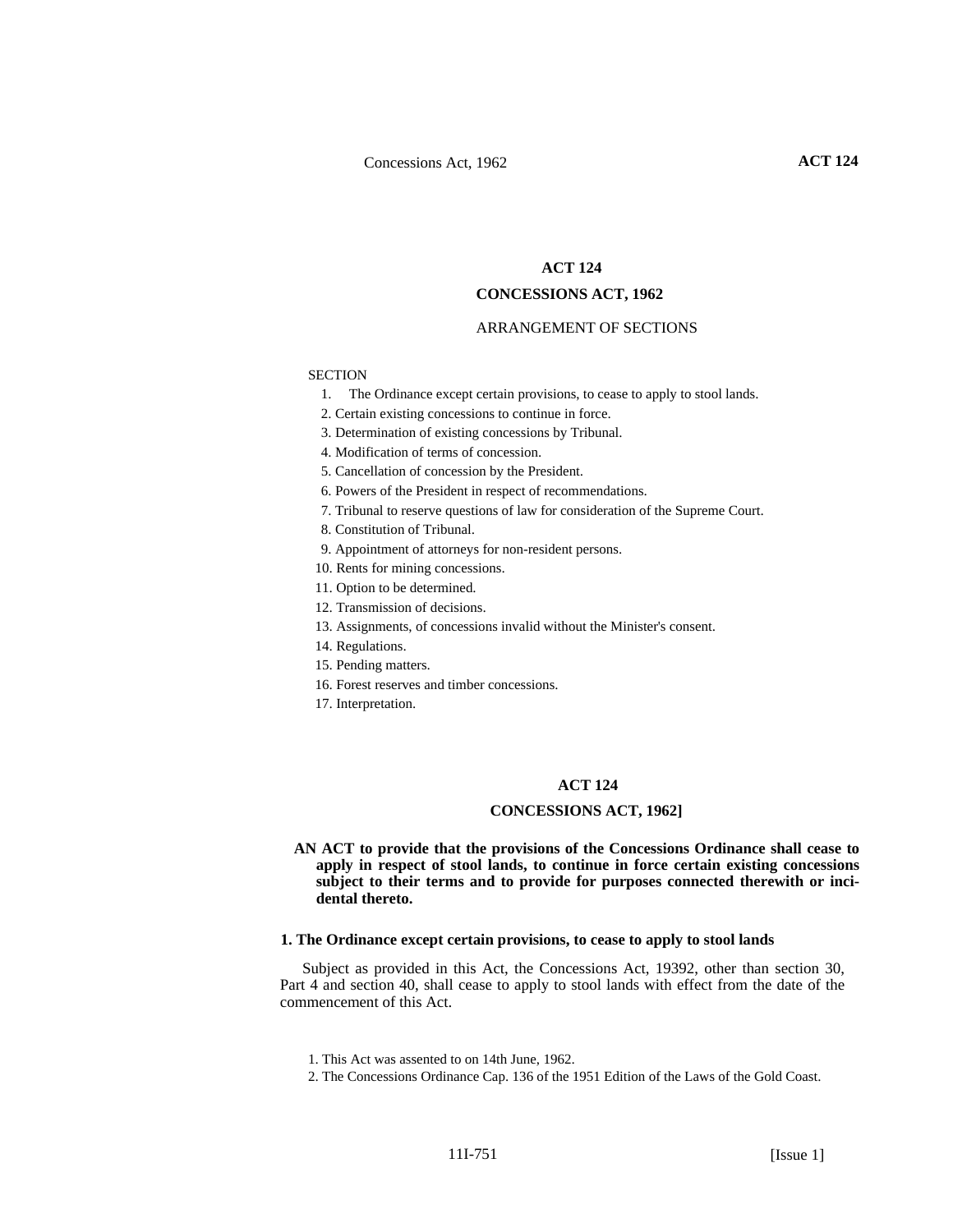# **2. Certain existing concessions to continue in force**

A concession in respect of a stool land which is in force on the day immediately before the date of the commencement of this Act shall continue in force on and after that date according to the terms of the concession; but

- *(a)* the terms may be varied by agreement between the parties to the concession, subject to the written consent of the Minister; and to article 267 of the Constitution,
- *(b)* a person authorised by the Minister may use for any purpose a road made on a land specified in the concession and may enter and inspect the land for a purpose which the Minister thinks appropriate.

## **3. Determination of existing concessions by Tribunal**

(1) The Minister may at any time apply to the Tribunal to determine a concession re ferred to in section 2 if the Minister is satisfied that

- *(a)* there has been a breach of any of the terms of the concession; or
- *(b)* two or more holders of a concession whether individuals or corporations are so intimately related to each other in respect of a substantial unity of directorate, or financial control, or otherwise, that the commercial interests of both or all are in substance bound with one another, and therefore they can be deemed to be one person for the determination of the area of land which that person is legally entitled to hold under the law in force at the time of the application of the Minister; or
- a holder of a concession unreasonably withholds consent to a variation of any of the terms of the concession which in the opinion of the Minister have become oppressive by reason of a change in economic conditions; or *(c)*
- a holder of a concession has lost the financial ability to develop the concession, or a holder of a concession not resident in Ghana has not appointed an attorney so resident in accordance with section 9; or *(d)*
- the land specified in the concession has not been developed or used in accordance with the object for which the concession was granted during the eight years preceding the application of the Minister; or *(e)*
- the limits as to area prescribed under the law in force at the time of the grant of the concession have been exceeded. (j)

(2) The Tribunal on an application made by the Minister under subsection (1), shall, within three months of the application, after calling and hearing the relevant evidence and subject to section 7, make a recommendation to the Minister, if the Tribunal is satisfied that any of the conditions specified in subsection (1) has been fulfilled, that the concession shall be determined.

# **4. Modification of terms of concession on**

(1) The Minister may at any time apply to the Tribunal for a modification of the terms of a concession referred to in section 2 if the Minister is satisfied that the limits relating to term or area which have been prescribed under the law in force at the time of the application of the Minister and appropriate to the concession have been exceeded.

[Issue 1]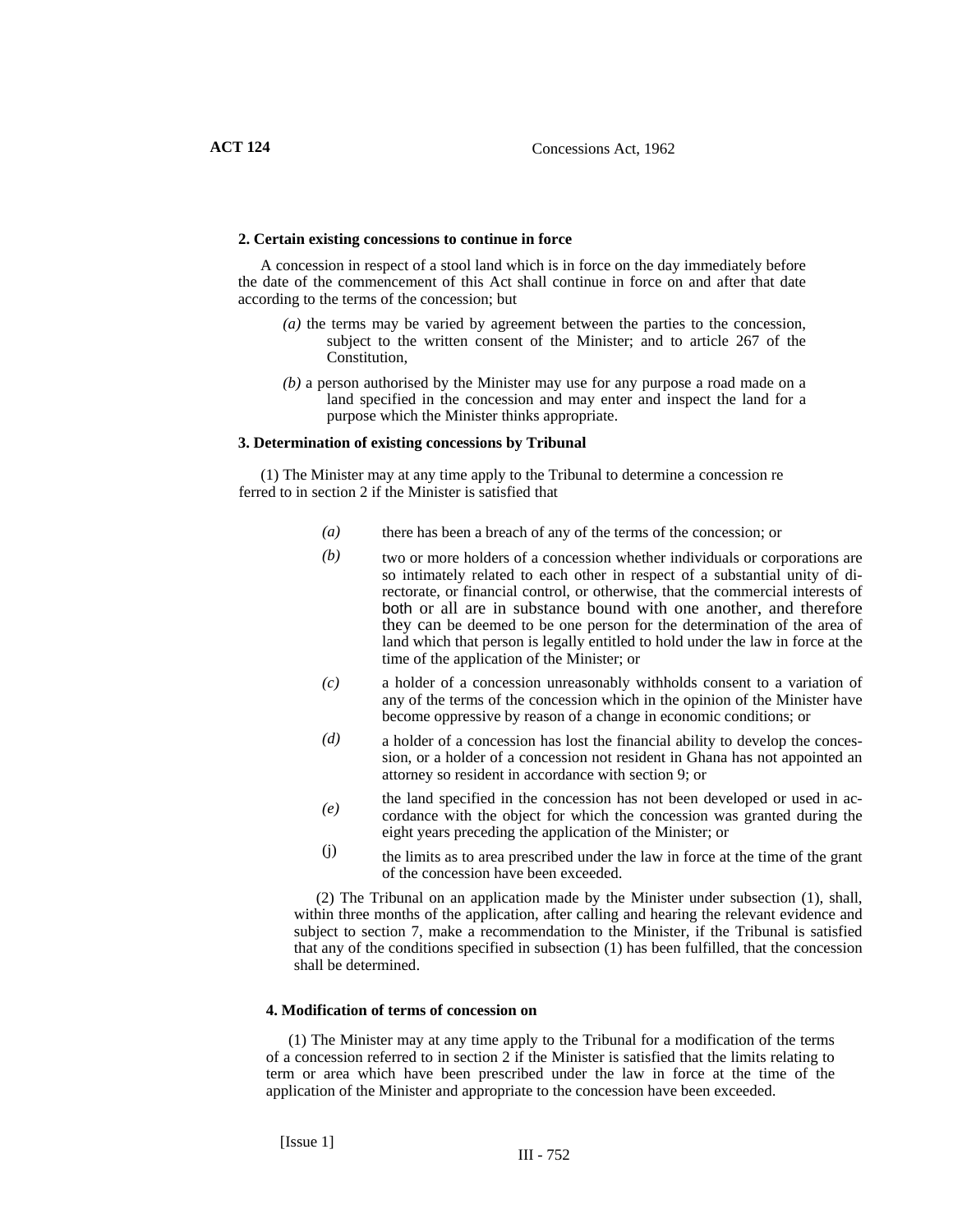(2) The Tribunal on an application made by the Minister under subsection (1) shall within one month of the application, notify the holder of the concession of the fact of, and reason for, the application and request the holder to select within three months of the notification the boundaries of the area the Minister is desirous of retaining in the event of the Tribunal deciding to restrict the area of the concession.

(3) Where, within the three months referred to in subsection (2), the holder of the concession does not select the boundaries referred to in that subsection, the Tribunal shall notify the fact to the Minister and the Minister within one month of the notification, shall select the boundaries of the area which in the opinion of the Minister the holder should retain and recommend the boundaries so selected to the Tribunal.

 (4) The Tribunal in fixing the area for the purpose of this section shall take into ac count the boundaries selected by the holder of the concession only if

 *(a)* it is satisfied that the holder of the concession has furnished adequate evidence that the holder has used the area within those boundaries in accordance with the terms of the concession, or

> *(b)* it is satisfied that the holder intends to commence the use within two years from the date of the application of the Minister under subsection (1).

(5) Where the Tribunal is satisfied that condition *(a)* or condition *(b)* of subsection (4)

has not been fulfilled, and, accordingly, does not take into account the boundaries selected by the holder of the concession, it shall request the Minister, within one month of the request, to select the boundaries that the holder should retain and recommend the boundaries so selected to it.

(6) The Tribunal, within three months from the date of the selection of the boundaries by, the Minister or, if the boundaries selected by the holder satisfy the Tribunal, by the holder of the concession, after calling and hearing relevant evidence and subject to section 7, shall make a recommendation modifying the concession in respect of term or area.

#### **5. Cancellation of concession by the President**

(1) Subject to this section, the President may cancel a concession held by any of the persons referred to in subsection (5), if the President considers that it is or may prove prejudicial to public safety or interests.

(2) The cancellation shall have effect despite anything to the contrary in any other law.

(3) A person affected by the cancellation of a concession may apply to the Minister, within three months of the date of the cancellation for transmission to the Tribunal for the making of an order in settlement of the variation of rights between the parties to the concession resulting from the cancellation, if in its opinion the circumstances and justice of the case so require.

(4) The Minister, on an application made under subsection (2) shall transmit the application, within one month from the date of its receipt to the Tribunal.

(5) The Tribunal shall, within three months of the cancellation of the concession by the President, after calling and hearing the relevant evidence and subject to section 7, make the order referred to in subsection (2).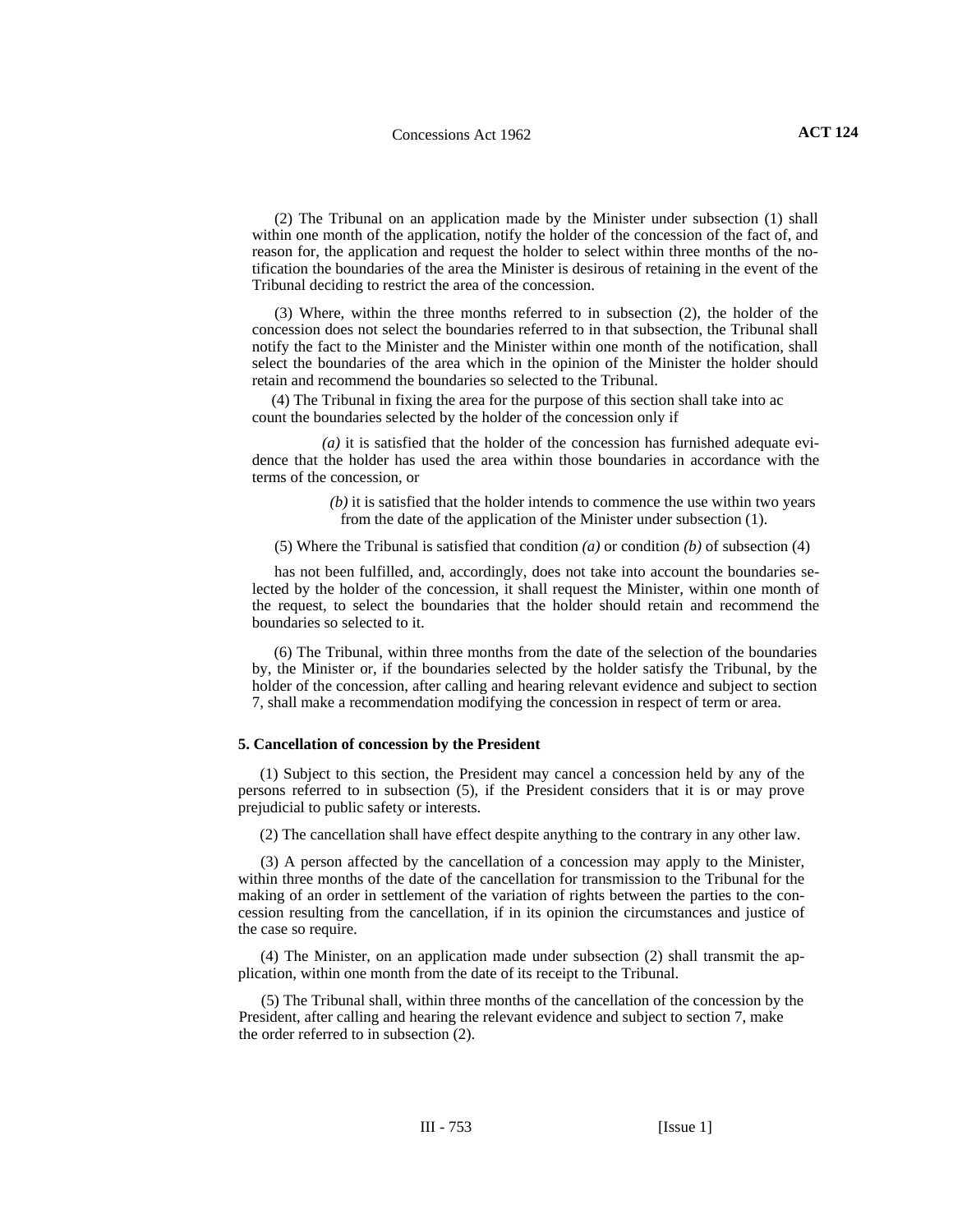- (6) The persons referred to in subsection (1) include
	- *(a)* an individual who is not a citizen within the meaning of the Citizenship Act, 2000 (Act 591),
	- *(b)* a body corporate
		- (i) which is not incorporated or registered in Ghana, or
		- (ii) the effective control of the operations of which is in the hands of those individuals, and
	- *(c)* a partnership or a union or an association of partners or bodies corporate, a partner or body corporate being a person as defined in this subsection.

## **6. Powers of the President in respect of recommendations**

(1) The Minister shall within fourteen days of the receipt of a recommendation under section 3 or section 4 submit the recommendation to the President, who may by order confirm or vary the terms of the recommendation.

(2) An order under subsection (1) shall have effect, despite anything to the contrary in any other law.

## **7. Tribunal to reserve questions of law for consideration of the supreme Court**

The Tribunal in the performance of its functions under this Act may reserve for the consideration of the Supreme Court a question of law and the relevant provisions of the Courts Act.. 1993 (Act 459) shall, with due attention to detail apply accordingly.

## **8. Constitution of Tribunal**

(1) There is established, for the purposes of this Act, a Tribunal constituted in accordance with subsection (2).

(2) The Tribunal consists of the following five members appointed by the President, one of whom shall be appointed as the chairman:

- *(a)* one member appointed to represent the Minister responsible for Lands,
- *(b)* one member appointed to represent the Minister responsible for Mining,
- *(c)* one member appointed to represent the Minister responsible for Forests, and
- *(d)* two other members.

## **9. Appointment of attorneys for non-resident persons**

(1) A person entitled to a benefit under a concession but who is a non-resident of Ghana, or a body corporate not incorporated or registered in Ghana, or a partnership having its principal place of business outside Ghana, or a union or an association of partners or bodies corporate having that place of business, shall appoint by instrument, an attorney resident in Ghana to act on behalf of that person, body corporate, partnership, union or association.

(2) An instrument referred to in subsection (1), is void, unless the instrument has, as far as may be practicable, been proved and registered in a registry office in the manner prescribed by the Land Registry Act, 1962 (Act 122).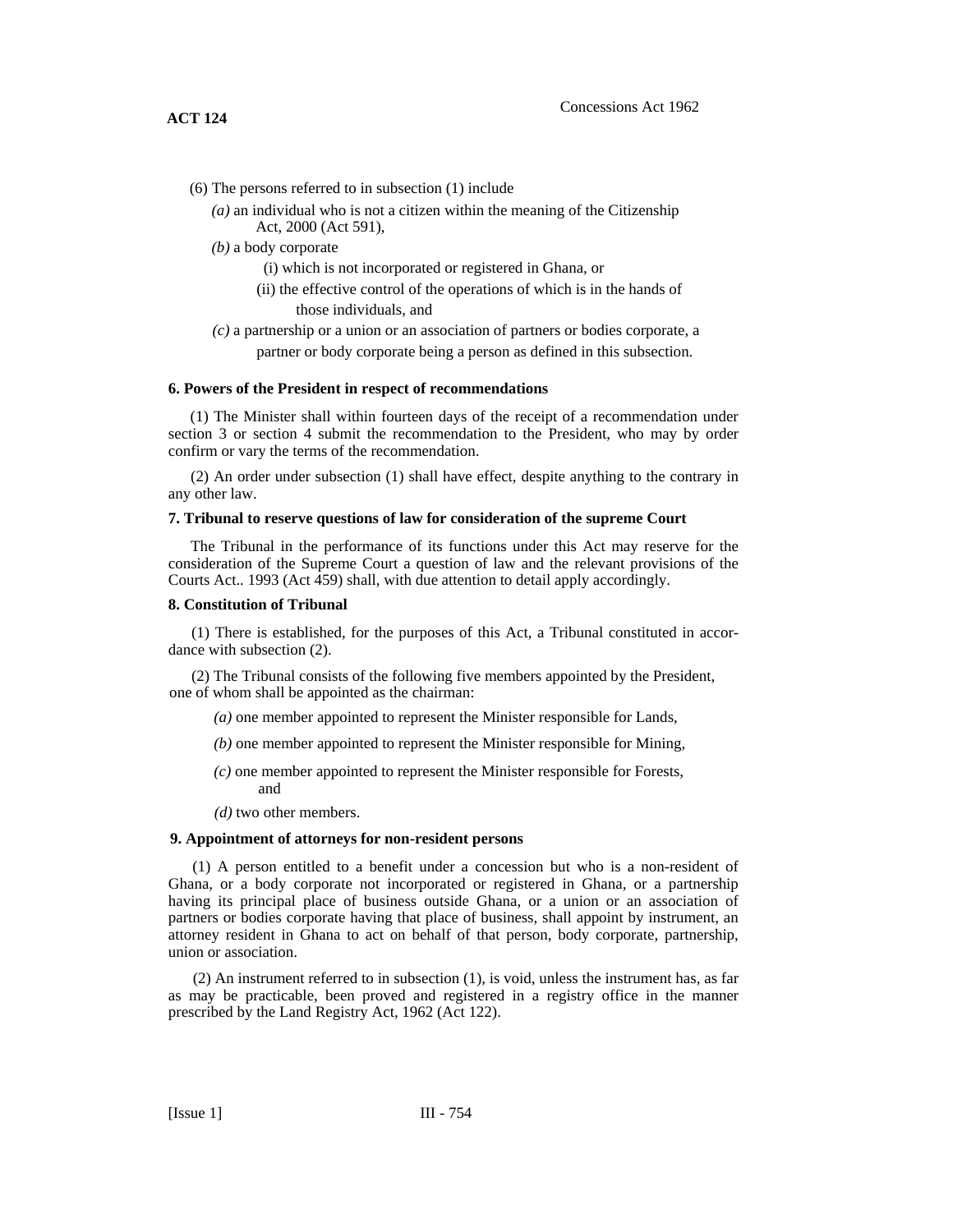(3) The reasons specified in the Land Registry Act, 1962 (Act 122) for refusal to register an instrument shall, for the purposes of this Act, include, in the case of an instrument referred to in subsection (1), the fact that the instrument had not been made or the power of attorney contained in it is not in accordance with the law in force in the country where, if the person executing the instrument

*(a)* is an individual, and that individual is resident;

- *(b)* is a body corporate, and the body corporate is registered or incorporated, and
- is a partnership or any union or association of partners or bodies corporate, and its principal place of business is situated in Ghana. *(c)*

## **10. Rents for mining concessions**

A holder of a mining concession shall, with effect from the date of the commencement of this Act, pay the mining rent prescribed by the terms of the concession; but

- *(a)* where a certificate of validity has not been issued in respect of a concession by the date of the commencement of this Act, the rent shall commence to be paid two years after that date; and
- *(a)* this section is subject to the other provisions of this Act and the Rent Stabilisation Act, 1962 (Act 109t

#### **11. Option to be determined**

An option not exercised within the period prescribed by section 10 (6) of the Concessions Act, 19394 or within three months after the date of the commencement of this Act, whichever period terminates earlier, shall become null and void and the right of the holder shall determine absolutely.

#### **12. Transmission of decisions**

A copy of an order of the President under this Act or order of the Tribunal under section 5 shall be transmitted to the holder of, and the grantor of, the concession, and shall be published in the *Gazette.* 

#### **13. Assignments, of concessions invalid without the Minister's consent**

(1) A transaction which is an assignment, sub-demise, mortgage or surrender of the whole or of a part of the rights granted by a concession referred to in section 2 is void unless made with the written consent of the Minister.

(2) The provisions of this Act shall apply to a transaction referred to in subsection (1) and made before the commencement of this Act in respect of which the provisions of subsection (1) or subsection (2) of section 31 of the Concessions Act, 1939 were not complied with, but that transaction shall be deemed to be valid, with effect from the date of the execution of the instrument embodying that transaction, if

*(a)* a fee calculated at the rate of seventy-five thousand cedis for every day of the period, commencing on the date of the execution of the instrument and ending on the date of the payment of the fee, is paid;

<sup>3.</sup> The Rent Stabilisation Act, 1962 (Act 109) and its amended Act, (Act 168) was repealed by the Rents Stabilisation Act (Repeal) Decree, 1966 (N.LC.D. 49). 4. Cap. 136 of the 1951 Edition of the Laws. of the Gold Coast.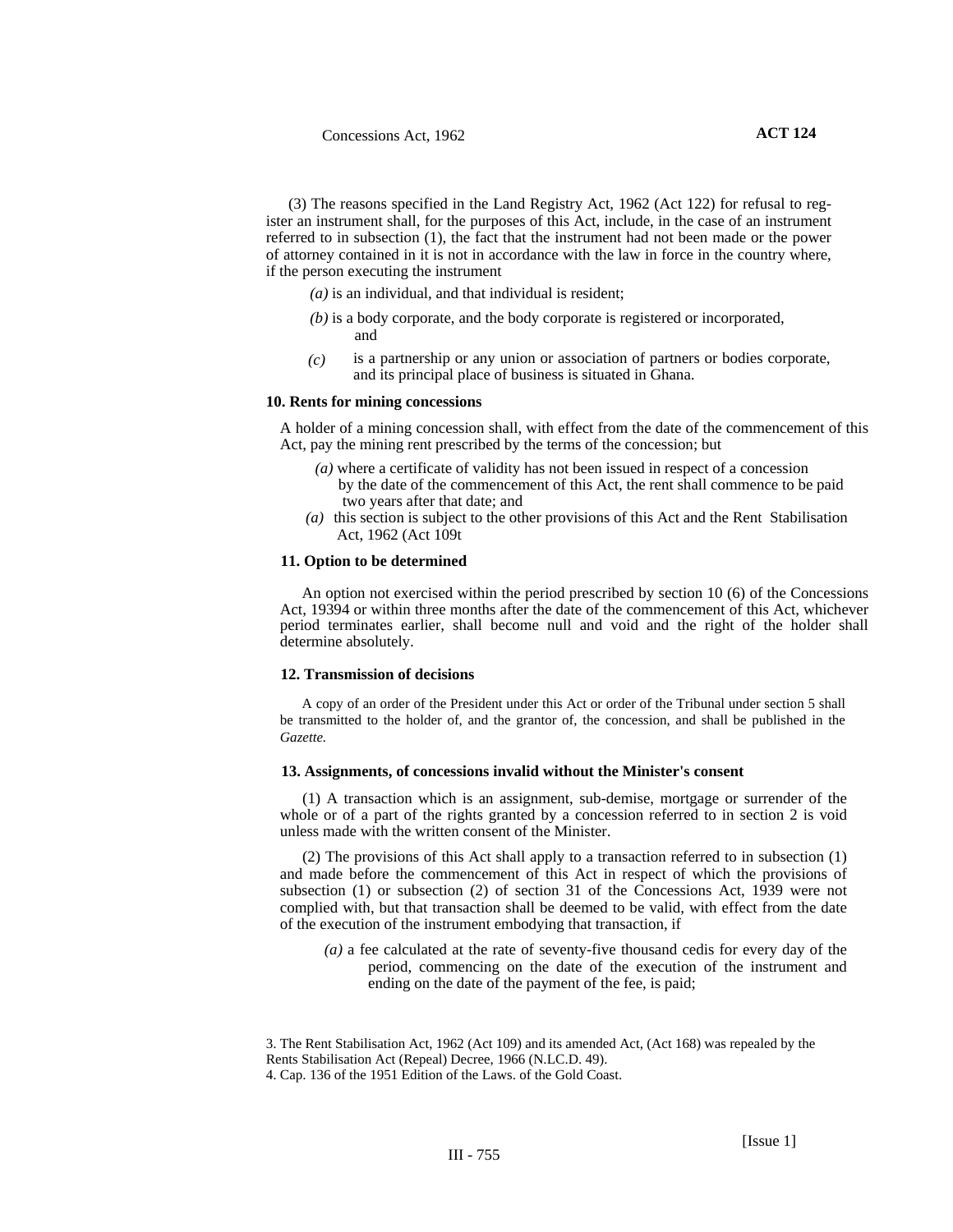- stamp duty calculated at the rate of seventy five thousand cedis for every square mile or outstanding part of the area referred to in the instrument is paid; *(b)*
- any other duties payable under an enactment for the time being in force are paid; and *(c)*
- the Minister's written consent to the transaction is granted. (d)

# **14. Regulations**

- (1) The Minister may, by legislative instrument, make Regulations
	- *(a)* in respect of the records to be maintained for the purposes of this Act and for the imposition of fees for those purposes;
	- in respect of a matter relating to the Tribunal including the payment of fees and allowances to the members; and *(b)*
	- $f(c)$  for the purposes of giving effect to the principles and provisions of this Act.

(2) A statutory instrument made under the provisions of the Concessions Act 19395 and in force on the day immediately before the date of the commencement of this Act shall continue in force on and after that date as if the instrument was made under this Act.

#### **15. Pending matters**

(1) A matter relating to a concession referred to in section 2, and pending before a Court on the day immediately before the date of the commencement of this Act shall be continued and concluded on or after that date in accordance with the provisions of the Concessions Act, 1939.

(2) Where the matter is not concluded within twelve months from that date, the matter shall be deemed to have lapsed and the concession to which it relates shall be determined subject to the payment of the rent or royalty due up to the date of the lapse.

#### **16. Forest reserves and timber concessions**

.

(1) The lands referred to in subsection (2) or subsection (4) of section 4 of the Forests Act, 19276 and which have been constituted or proposed to be constituted as forest reserves under that Act and the lands deemed to be constituted as forest reserves under subsection (7) of this section are hereby vested in the President in trust for the stools concerned; but the rights, customary or otherwise, in those lands validly existing immediately before the commencement of this Act shall continue on and after the commencement subject to this Act and any other enactment for the time being in force.

(2) The lands which in the future shall be proposed to be constituted as forest reserves under the Forests Act, 1927 shall become vested in the President in trust for the stools concerned with effect from the date of the publication of the notice relating to that land and prescribed under section 5 (1) of that Act.

5. Cap. 136 of the 1951 Edition of the Laws of the Gold Coast. 6. Cap. 157 of the 1951 Edition of the Laws of the Gold Coast.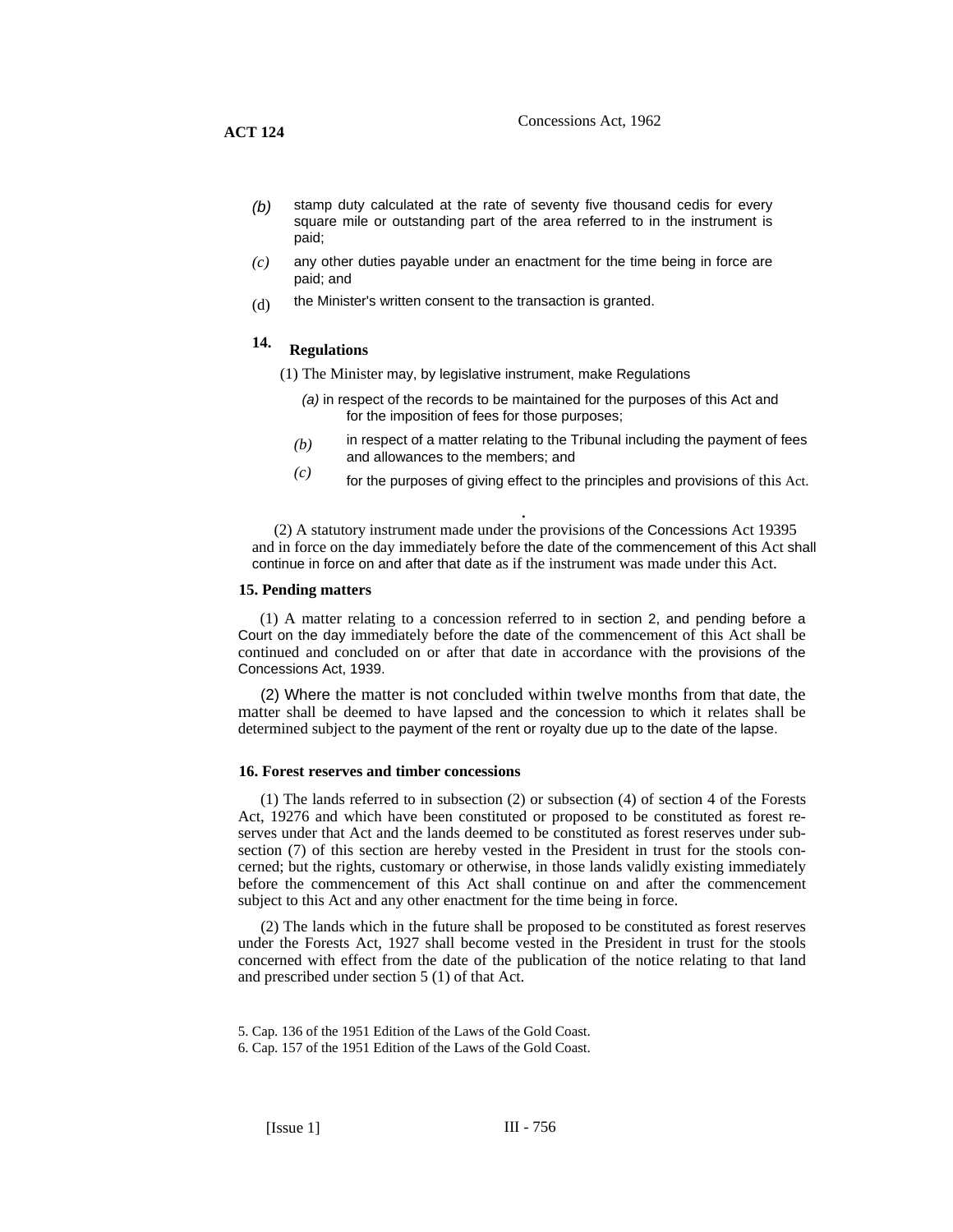(3) A land, other than land referred to in subsections (1) and (2), subject to the Administration of Lands Act, 1962 (Act 123) and in respect of which rights have been granted with respect to timber or trees under a concession and in force immediately before the commencement of this Act are vested in the President in trust for the stools concerned, subject to the terms of the concession, this Act and any other enactment for the time being in force and article 267 of the Constitution.

(4) The rights with respect to timber or trees on a land other than land specified in subsections (1), (2) and (3) of this section are vested in the President in trust for stools concerned subject to article 267 of the Constitution.

(5) Subject to article 267 of the Constitution the President may execute a deed or do an act as a trustee in respect of lands or rights referred to in this section.

(6) The revenue from lands or rights vested in the President under this section or derived under subsection (11) shall be collected, paid in and disbursed as provided by the Administration of Lands Act, 1962 (Act 123) and article 267 of the Constitution.

(7) Forest reserves established under a law relating to local .f0vernment shall be

deemed to be forest reserves constituted under the Forest Act, 1927 and paragraph 27 of Part Two of the First Schedule to the Local Government Act, 1961 (Act 54) is hereby rescinded.

(8) The Forest Act, 19278 shall apply with due attention to detail to a land outside a forest reserve in respect of which rights relating to timber or trees have been or shaIl be granted.

(9) Section 30 of the Concessions Act, 19399 and the Concessions (Timber Restriction) Order, No. 55 of 1939, shaIl apply with due attention to detail to all land in Ghana in respect of which rights relating to timber or trees have been or shall be granted.

(10) The Minister may terminate the concession of a holder, if the holder is found guilty of an offence under section 30 (4) of the Concessions Act, 1939.

(11) A person who has been convicted of an offence under paragraph (1) of section 22 of the Forests Act, 1927, is liable in addition to any other punishment imposed under that section, to pay twice the value of each tree or of the timber which is the subject-matter of the offence.

## **17. Interpretation**

In this Act, unless the context otherwise requires,

**"concession"** and "certificate of validity" have the same meanings as in the Concessions Act, 1939 and, for the resolution of doubts, include concessions excluded in whole or in part from the provisions of that Act;

**"Minister"** means the Minister to whom functions under this Act have been assigned by the President;

<sup>7.</sup> Cap. 157 of the 1951 Edition of the Laws of the Gold Coast.

<sup>8.</sup> Cap. 157 of the 1951 Edition of the Laws of the Gold Coast.

<sup>9.</sup> Cap. 136 of the 1951 Edition of the Laws of the Gold Coast.